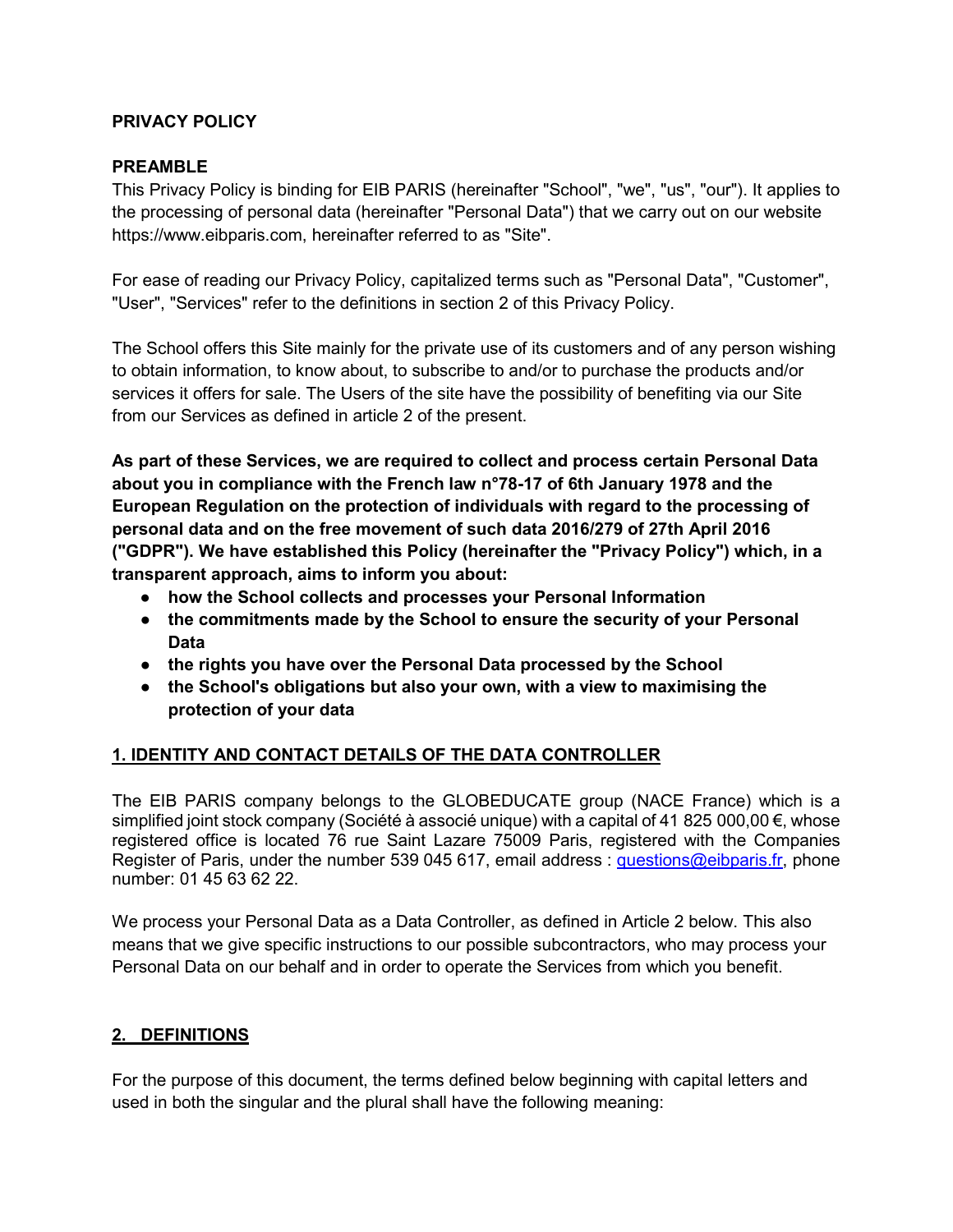"**Customer**": any individual or legal entity that uses the Site.

"**Customer Account**": personal connection space made available to a Customer on the Site to follow up on his/her registration. This Account is strictly personal, individual, non-assignable and non-transferable to a third party. The Account is accessible via the Customer's login and password.

"**Personal Data or Data**": "any information relating to an identified or identifiable individual (hereinafter referred to as "data subject"); an "identifiable individual" is deemed to be an individual who can be identified, directly or indirectly, in particular by reference to an identifier, such as a name, an identification number, location data, an online identifier, or to one or more factors specific to his or her physical, physiological, genetic, mental, economic, cultural or social identity" according to Article 4 of the European Regulation on the protection of personal data.

"**Product(s)**": products offered for sale by the School on its Site or its brochures and/or paper catalogues.

"**Controller**" means the School which, alone or jointly with others, determines the purposes and means of the processing it carries out on your Personal Data.

"**Service(s)**": This refers to all the services offered to Clients by the School.

"**Site**": this is the website published by the School, presented under the name of the School. "**User**": This refers to any individual accessing the Site, on their own behalf or on behalf of a legal entity, and having the capacity to use the Site's services, whether as a visitor or as a Client.

### **3. WHY DO WE COLLECT PERSONAL DATA?**

#### **The data we collect directly from you is used in the following ways.**

The main processing of your Personal Data is as follows:

| <b>Online process</b>                                                                                                                                                                                                         | What data do we collect?                                                                                                                                                                                                                                                                                                                                                    |
|-------------------------------------------------------------------------------------------------------------------------------------------------------------------------------------------------------------------------------|-----------------------------------------------------------------------------------------------------------------------------------------------------------------------------------------------------------------------------------------------------------------------------------------------------------------------------------------------------------------------------|
| Management of purchases of products and/or<br>services and registrations made on the Site,<br>in-person at the School or remotely (by<br>telephone or email).                                                                 | Civility, surname, first name, postal address,<br>email address, telephone number (landline<br>and/or mobile), fax number, date of birth,<br>payment information (bank account number,<br>credit card number, BIC), purchase data and<br>history, login and password for access to your<br>personal account, login and pseudonym on<br>social networks, language preference |
| Commercial and direct marketing<br>management: promotional and commercial<br>operations, sending newsletters and<br>brochures, information on our offers and<br>products and services, sending offers from<br>partner schools | Civility, surname, first name, postal address,<br>email address, date of birth, telephone<br>number (landline and/or mobile), fax number,<br>purchase history (quantity, amount, delivery<br>address), purchasing habits, preferred<br>products and services, preferred language.                                                                                           |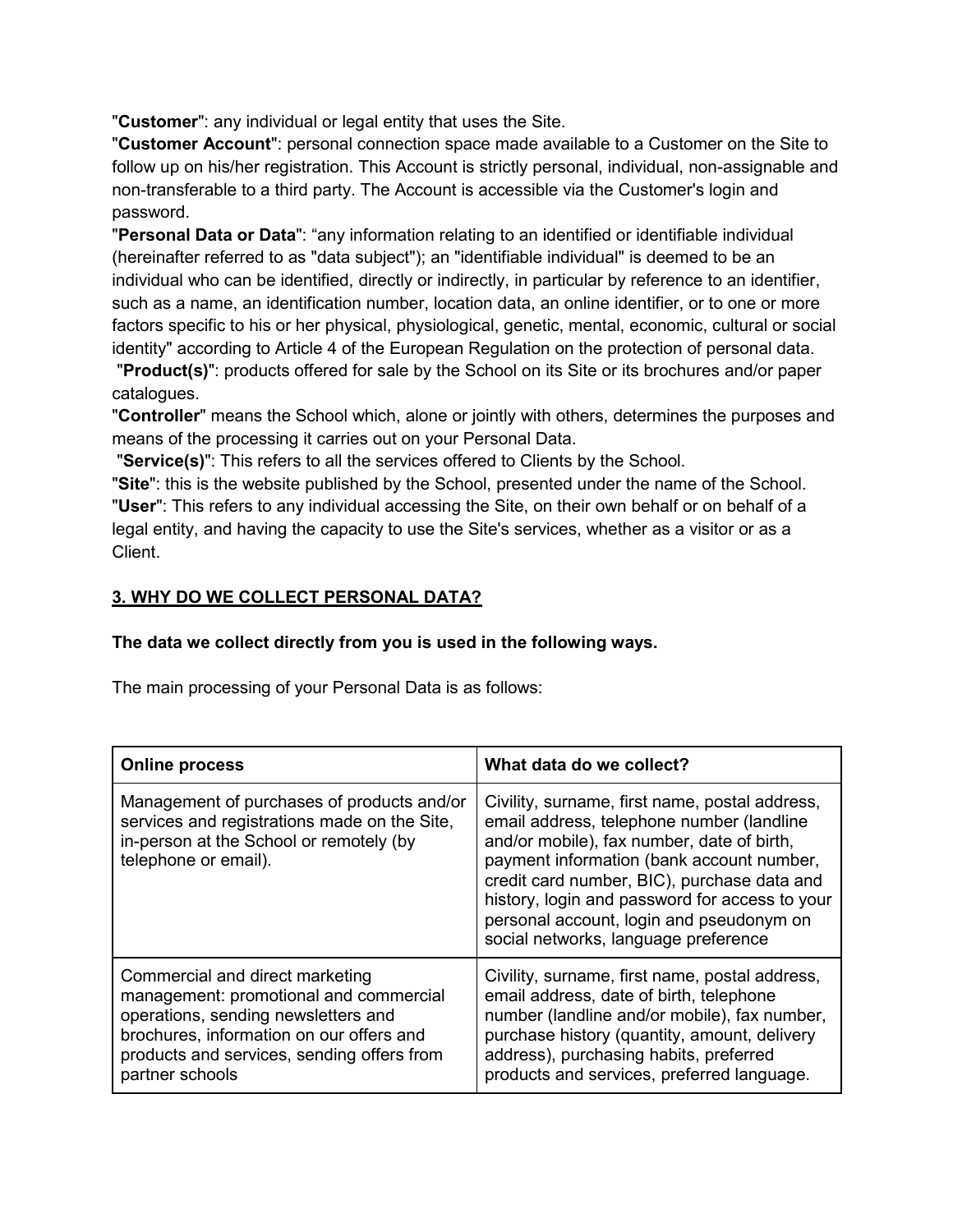| For the administration of our Site              | Data related to your terminal and your<br>connection, in particular: IP address, internet<br>connection, type of browser, information<br>concerning the terminal used, duration of the<br>connection, referring URL, information on the<br>pages visited on our site during your visit.                                                                |
|-------------------------------------------------|--------------------------------------------------------------------------------------------------------------------------------------------------------------------------------------------------------------------------------------------------------------------------------------------------------------------------------------------------------|
| Information requests and customer<br>complaints | Civility, surname, first name, postal address,<br>telephone number (fixed and/or mobile), fax<br>number, email addresses, date of birth,<br>service subscribed to, purchase history,<br>quantity, amount, correspondence with the<br>customer and any information necessary for<br>us to respond to your complaints and/or<br>requests for information |

If you have activated geolocation on your browser when you log in, we may be able to locate your connection, in order to improve the performance of our Service and in order to adapt the content of our products and services, for example by selecting a Globeducate Group School close to your location. Geolocation can be deactivated at any time on your browser.

### - **Data collected by third parties via cookies:**

When you connect to an internet server, a certain amount of data is sent to the browser and stored on your device's hard drive. The files that collect this information are called "cookies".

When you first connect to the site you will be informed about cookies by the appearance of a banner. This will explain:

- the precise purposes of the cookies used by our Site
- the possibility to set, accept or refuse these cookies

In the context of the use of cookies and similar technologies, we are likely to process personal data about you, as the controller, for the purposes defined in our Cookie Policy, which we invite you to read via the following link: <https://www.eibparis.com/cookies-policy>

Cookies and other third-party trackers are dependent on external processors, who may, if you accept these cookies, also process personal data about you.

The issue and use of these cookies and similar technologies by third parties are subject to their own privacy policies. For more information about these treatments, you can refer to their own particular privacy policy and their cookies policy.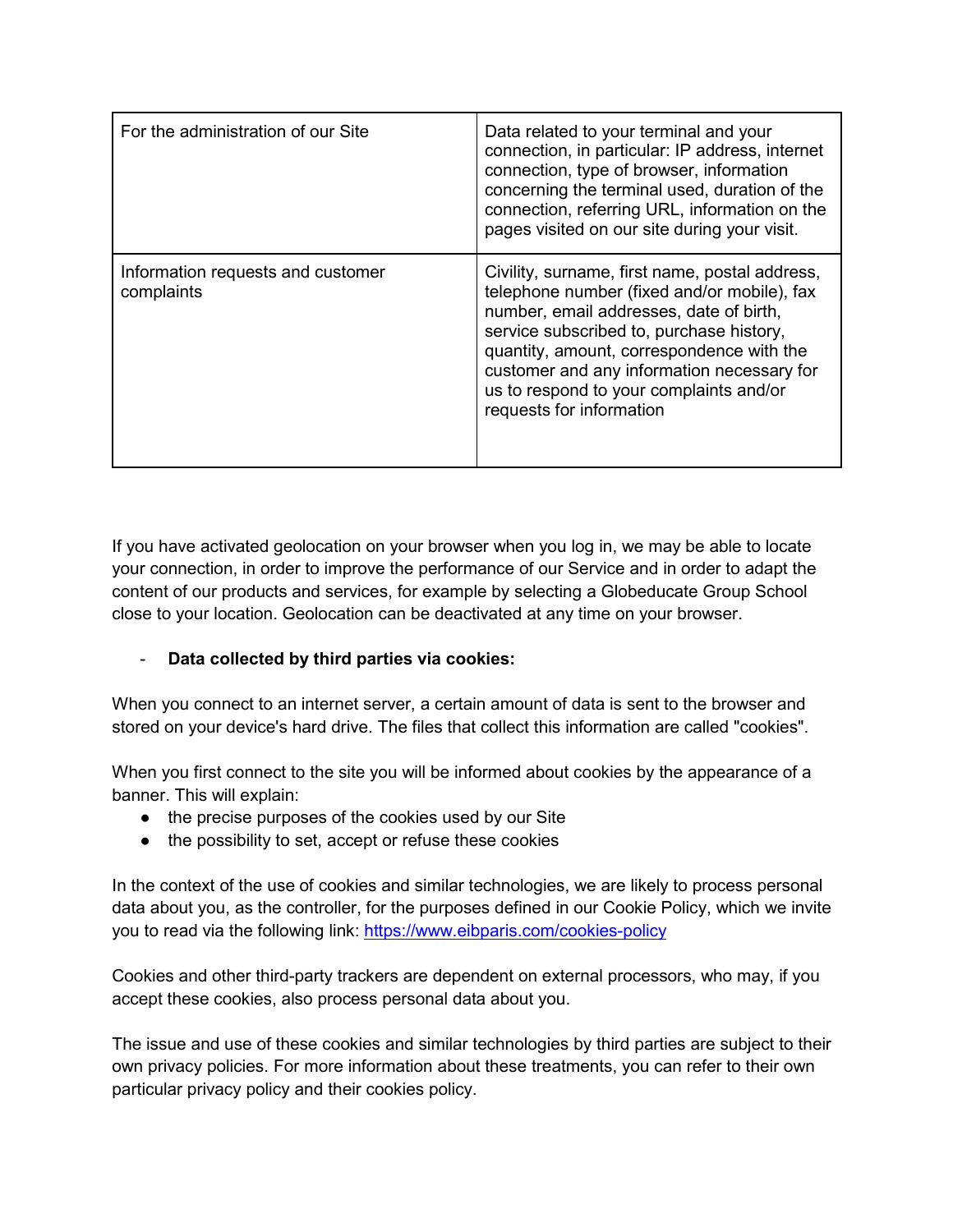## List of partners likely to deposit Cookies on the Site:<https://www.eibparis.com/cookies-policy>

The data collected is essential to achieve the objectives pursued by each cookie or tracker. It is only intended for the authorised departments of the School and/or the company issuing the cookies and other third-party trackers.

Personal data collected via cookies and similar technologies are never kept longer than necessary to achieve the purpose of the cookie or tracker and, in any case, never longer than 13 months.

For more information on cookies and their use, please read our Cookie Policy.

## - **Data collected by third parties via links to third party sites and applications**

We may include on our Site, applications from third parties, which allow you to share the content of our Site with other people or to let these other people know your views or opinions concerning the content of our Site. This is notably the case of the "Share" and "Like" buttons from social networks such as Facebook, Twitter, Instagram, LinkedIn, etc.

These social networks may collect data relating to your browsing on our Site and associated with the personal data they hold.

We do not manage the data collected by these third parties. We invite you to consult the privacy policies of these social networks in order to learn about the purposes for which they may use the browsing information they may collect through these applications. These protection policies must allow you to exercise your choices with these social networks, in particular by setting up your accounts for each of these networks.

To find out the privacy policy of the above-mentioned social networks, click on the name of the social network of your choice:

Facebook: https://www.facebook.com/policies/cookies Twitter: https://twitter.com/en/privacy Instagram: https://help.instagram.com/519522125107875 Linkedin : https://www.linkedin.com/legal/privacy-policy

### **4. WHY DO WE COLLECT DATA AND WHAT IS THE LEGAL BASIS?**

We may process your Personal Data on several legal grounds, among those listed in Article 6 of the GDPR:

❖ On the legal basis of the contract concluded with you following a purchase made on our Site or registration made with the School, via the Site or directly within the School: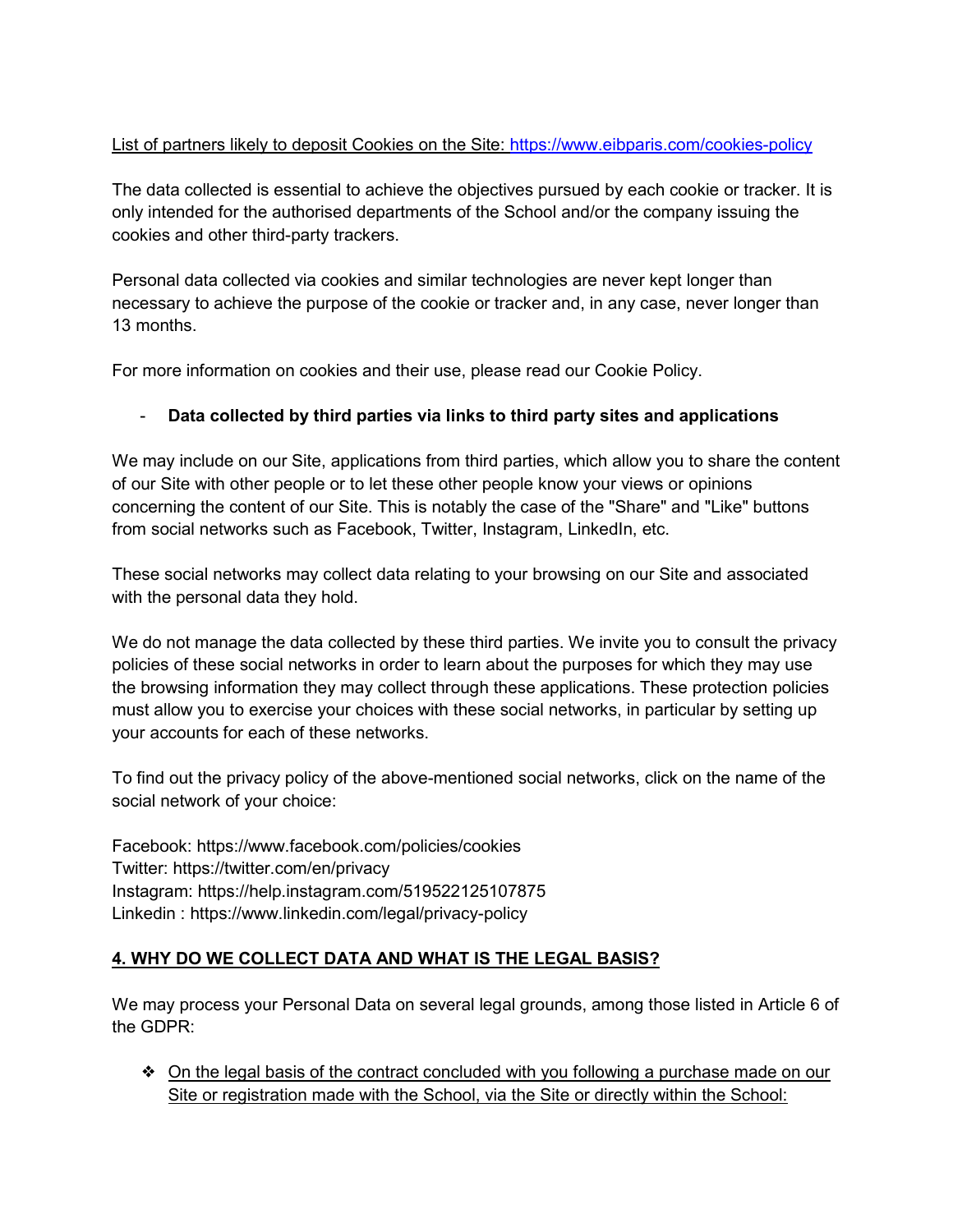On this basis we undertake the following data handling tasks:

- the management of your purchases, orders and/or registrations made on the Site or directly at the School, as well as their execution
- managing our relationship with you, as users of the Site, including but not limited to:
	- the creation of a personal account on the Site
	- the use of the Site and the services it offers
	- managing communications and tracking exchanges with you
- ❖ On the legal basis of your consent;

On this basis we undertake the following data handling tasks:

- sending communications about promotions and offers, whether personalized or not, by mail or electronically, including mobile notifications
- sending commercial and/or marketing communications on any medium such as the Site;
- the management of cookies (subject to consent)
- transmission of personal data to other schools in the Globeducate Group to which the School belongs
- ❖ On the basis of the legitimate interest of the School

On this basis we undertake the following data handling tasks:

- to manage your requests for information in order to improve your user experience and our customer approach
- using the information you provide in your online account to customize the Services and products we offer you
- to provide you with personalized recommendations and offers from other Globeducate Group schools
- to send you a newsletter, brochure, or catalogue to the email address you have given
- the management and administration of the Site
- ❖ On the basis of our legal and regulatory obligations

On this basis we undertake the following data handling tasks:

- the retrieval of information about you in order to respond to your requests to exercise your rights (article 5)
- the management of our general accounts
- the management of responses to official requests from public or judicial authorities empowered to do so
- compliance with the regulations applicable to our activity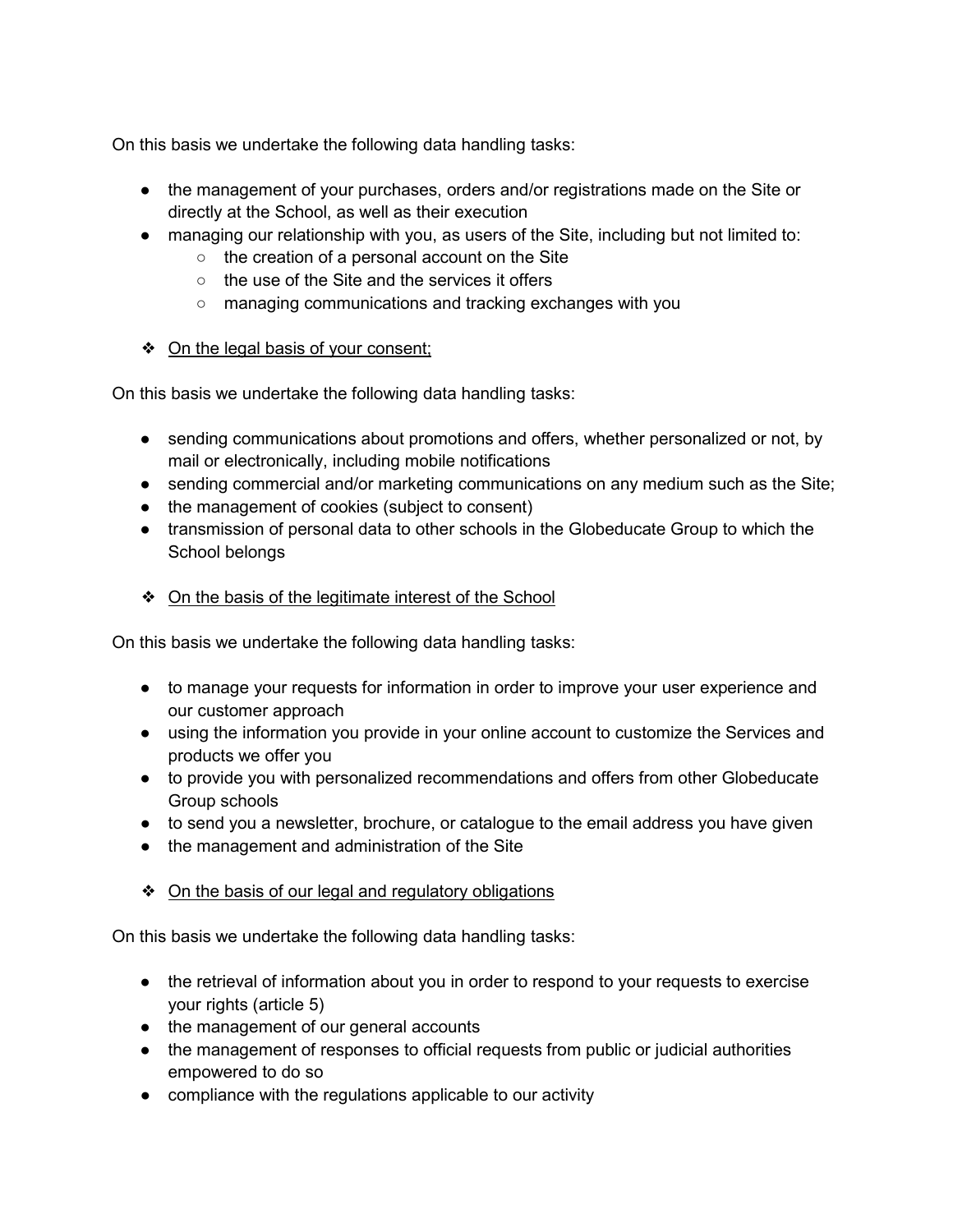• the retention of invoices and other mandatory documents relating to transactions in accordance with our obligations

## **5. WHAT ARE YOUR RIGHTS?**

In accordance with the provisions of the GDPR and the Data Protection Act, you have, as a person concerned by the processing of Personal Data, a right of access, rectification, modification, deletion, limitation, opposition and portability, on the Personal Data that we collect and process.

You also have the right to lodge a complaint with the relevant supervisory authority (in France, the Commission Nationale de l'Informatique et des Libertés, or "CNIL").

For any information relating to the protection of Personal Data, you can consult the site of the CNIL by clicking on the following link: [https://www.cnil.fr](https://www.cnil.fr/)

Where the processing of Personal Data by us is based on your consent, you may withdraw that consent at any time, without prejudice to the lawfulness of the processing carried out prior to its withdrawal.

You may exercise these rights at any time and free of charge, subject to the limit of manifestly unfounded or excessive requests (in particular because of their repetitive nature). In this exceptional case, we reserve the right, in accordance with the GDPR, to require payment of a reasonable fee (indexed to the administrative costs of your request) or to refuse your request.

These rights can be exercised by sending an email explaining the purpose of your request to the personal data protection officer whose contact details are as follows: [RGPD.france@globeducate.fr](mailto:RGPD.france@globeducate.fr)

| <b>Rights at your disposal</b> | Your rights explained                                                                                                                                                                                                                                                                                                                                                                                                         |
|--------------------------------|-------------------------------------------------------------------------------------------------------------------------------------------------------------------------------------------------------------------------------------------------------------------------------------------------------------------------------------------------------------------------------------------------------------------------------|
| Right of access                | The right to know whether we hold Personal<br>Data about you and to obtain a copy of it,<br>together with, in particular, the following<br>information:<br>the reason for processing, the<br>$\sim$ 100 $\mu$<br>categories of Personal Data<br>processed, the categories of<br>recipients of the data, the period of<br>retention where possible (or the<br>criteria used to determine that period),<br>the rights you have. |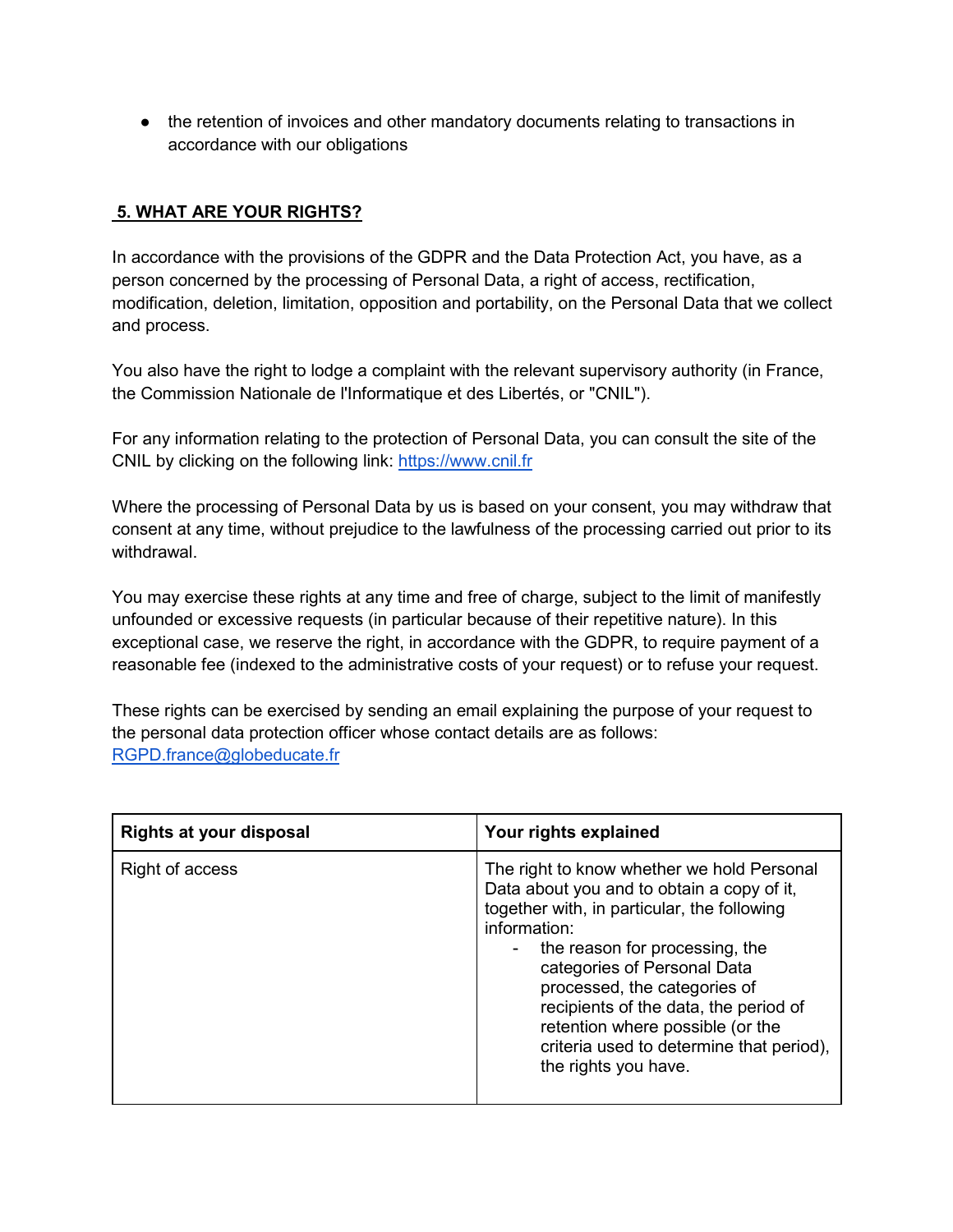| Right to erasure (the right to be forgotten)           | The right to obtain the deletion of your<br>Personal Data in the cases provided for by<br>the GDPR, in particular:<br>when the data we process is no longer<br>necessary for us; when you object to<br>commercial prospecting and request<br>deletion in addition to the cessation of<br>processing; when the processing is<br>unlawful.                                                                                                                                                                                                                                                                                                                                                                                                                                                                                                                                                                                                                 |
|--------------------------------------------------------|----------------------------------------------------------------------------------------------------------------------------------------------------------------------------------------------------------------------------------------------------------------------------------------------------------------------------------------------------------------------------------------------------------------------------------------------------------------------------------------------------------------------------------------------------------------------------------------------------------------------------------------------------------------------------------------------------------------------------------------------------------------------------------------------------------------------------------------------------------------------------------------------------------------------------------------------------------|
| Right to object<br>Right to object to direct marketing | This right applies where we process your data<br>in order to pursue one of our legitimate<br>interests. If you request to object, we will<br>analyse the reasons relating to your particular<br>situation and investigate whether we have a<br>legitimate and compelling reason to continue<br>processing your data. If not, we will cease the<br>processing concerned.<br>If you object to direct marketing, we will cease<br>the processing of your data altogether.                                                                                                                                                                                                                                                                                                                                                                                                                                                                                   |
| Right to limit processing                              | You may request that the processing be<br>suspended, with the exception of the<br>retention of Personal Data when:<br>- you dispute the accuracy of the data (this<br>limitation is obtained during the time of our<br>verification of this possible inaccuracy)<br>- the processing is unlawful and you prefer<br>to limit the processing rather than erase the<br>data<br>- we no longer need the data but you<br>consider that they are still necessary for the<br>establishment, exercise or defence of legal<br>claims<br>- you have made a request to object due to<br>your particular circumstances and this<br>restriction is obtained during the time it takes<br>to check the balance of interests between our<br>legitimate interests and your rights and<br>freedoms<br>Where processing has been restricted,<br>personal data may only be processed with<br>your consent or for the exercise,<br>establishment and defence of legal claims. |
| The right to data portability                          | You have the right to receive the Personal                                                                                                                                                                                                                                                                                                                                                                                                                                                                                                                                                                                                                                                                                                                                                                                                                                                                                                               |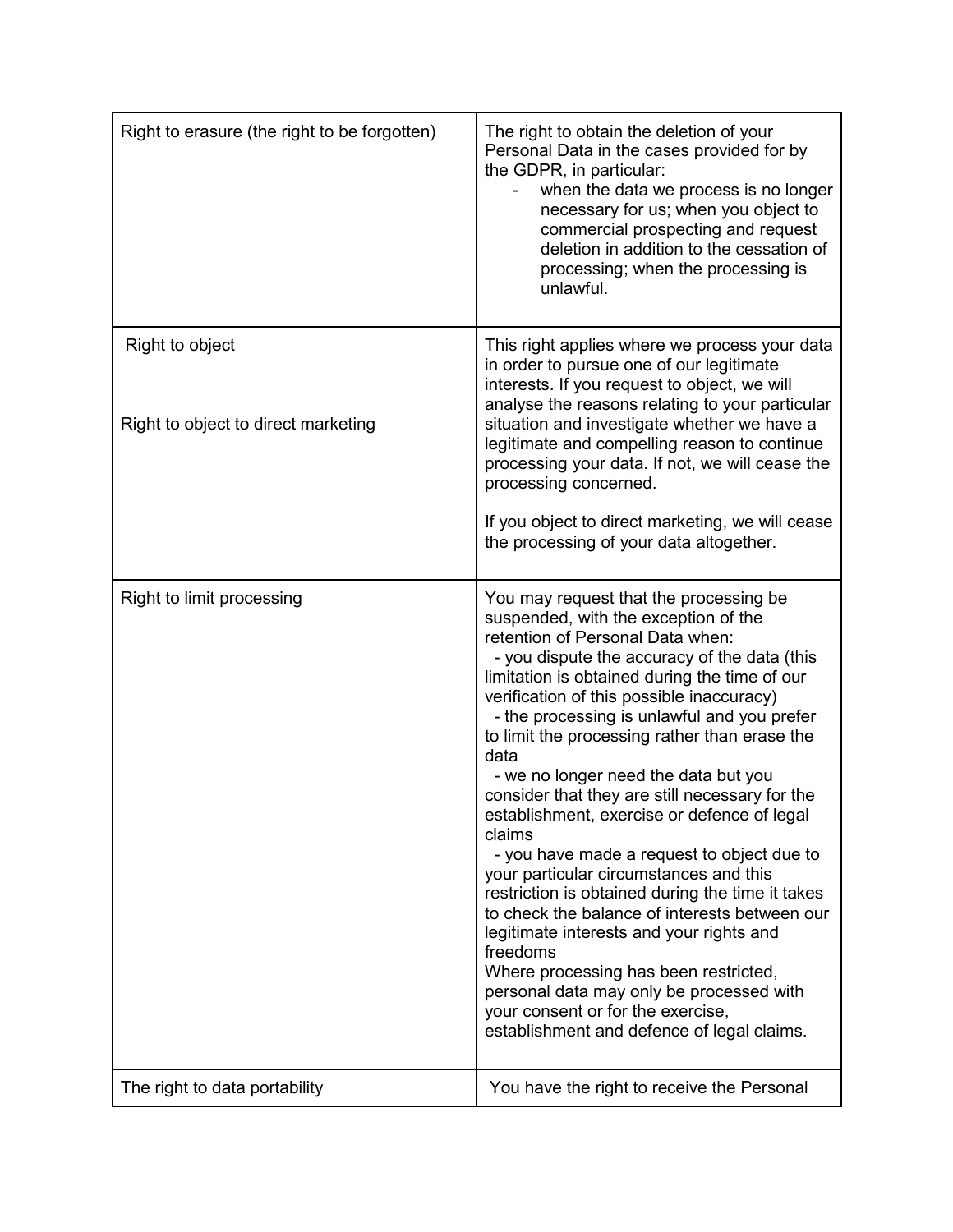| Data you have directly provided to us in a<br>structured, commonly used and machine-<br>readable format.                                                                                   |
|--------------------------------------------------------------------------------------------------------------------------------------------------------------------------------------------|
| You also have the right to pass on this data or<br>to request that we pass it on to another<br>controller.                                                                                 |
| This right only applies to processing based on<br>the consent of the individual, or on the<br>performance of the contract and which is<br>carried out by means of an automated<br>process. |

### **The fate of data in the event of death**

In accordance with the provisions of the Data Protection Act, we inform you that, as an individual:

- you have the right to provide us with instructions regarding the retention, deletion and disclosure of your Personal Information after your death
- you can change or revoke these instructions with us at any time
- you may designate a person to carry out these instructions, who will have the authority after your death to review the instructions and to request that we carry them out

You are also informed that in the absence of specific instructions from the School as to what should happen to your Personal Information, your heirs may exercise after your death the rights relating to the retention, deletion and disclosure of your Personal Information to the extent necessary to organise and settle your estate and for the School to take account of your death.

### **6. RETENTION PERIOD OF YOUR PERSONAL DATA**

The Personal Data collected are kept for the time necessary to achieve the purposes as described in Article 3, above, plus the duration of legal requirements, if any.

The shelf life of data:

| <b>Purposes of data processing</b> | <b>Shelf life</b>                                                                    |
|------------------------------------|--------------------------------------------------------------------------------------|
| Managing login data and cookies    | 13 months from the date of consent given by<br>the User to the deposit of the Cookie |
| Management of your purchases,      | 3 years from the last incoming contact, i.e. if                                      |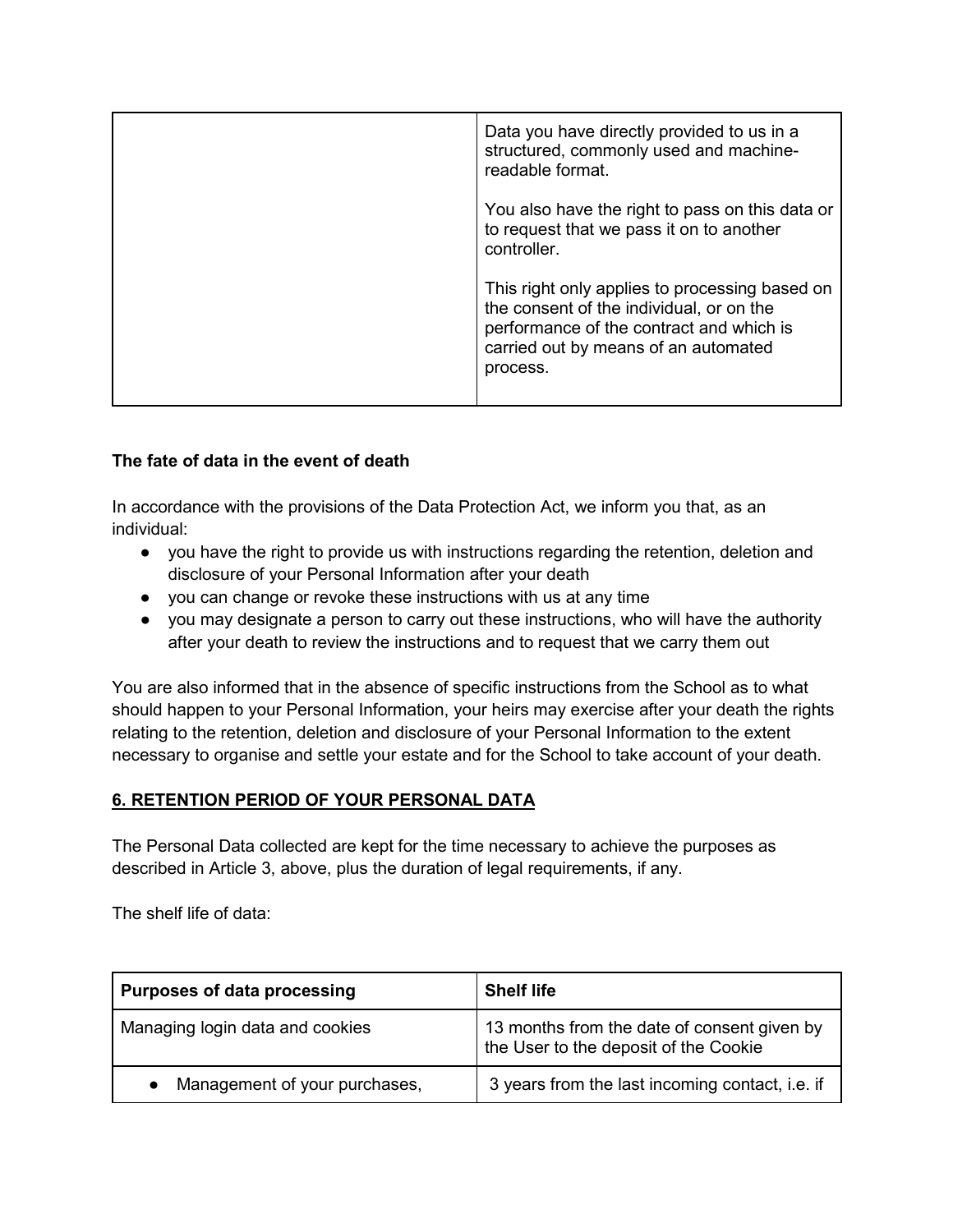| orders and/or registrations on the Site<br>or directly at the School, and their<br>execution<br>Management of communications and<br>follow-up of exchanges with Clients<br>Creating a personal account on the Site                                                                                                                                                                                                                                                                                                                                                                                                                                                                                  | after a period of 3 years there has been:<br>- no connection or modification of your<br>personal account<br>- no purchase, order, registration via the Site<br>or directly at the School<br>Until the account is terminated or after 3<br>years from the last login or modification of the<br>account    |
|-----------------------------------------------------------------------------------------------------------------------------------------------------------------------------------------------------------------------------------------------------------------------------------------------------------------------------------------------------------------------------------------------------------------------------------------------------------------------------------------------------------------------------------------------------------------------------------------------------------------------------------------------------------------------------------------------------|----------------------------------------------------------------------------------------------------------------------------------------------------------------------------------------------------------------------------------------------------------------------------------------------------------|
| Sending communications about<br>$\bullet$<br>personalised or non-personalised<br>offers by post or electronic means,<br>including mobile notifications<br>Sending commercial and/or marketing<br>$\bullet$<br>communications through any medium<br>such as the Site<br>Using the information you enter in<br>$\bullet$<br>your personal online account to<br>personalise the Services and Products<br>we offer you;<br>to provide you with<br>$\circ$<br>personalised promotions and<br>recommendations from us and<br>from other Globeducate Group<br>schools and/or our partners<br>to send you a newsletter,<br>$\bigcirc$<br>brochure or catalogue to the<br>email address you have<br>provided | Until the consent is withdrawn or 3 years from<br>the collection of the data or the last incoming<br>contact with the data subject, i.e. if after a<br>period of 3 years there has been:<br>- no connection or modification of your<br>personal account<br>- no purchase via the Site or the Application |
| Transfer of personal data to other<br>Globeducate Group schools                                                                                                                                                                                                                                                                                                                                                                                                                                                                                                                                                                                                                                     | 3 years from the date the personal data is<br>transferred to other Globeducate Group<br>schools                                                                                                                                                                                                          |
| Handling your requests to exercise your rights<br>(Article 4)                                                                                                                                                                                                                                                                                                                                                                                                                                                                                                                                                                                                                                       | 1 year for the rights of access, rectification,<br>erasure and restriction of processing<br>6 years for exercising the right to object to<br>processing                                                                                                                                                  |
| Managing our general accounts<br>Retention of invoices and other<br>mandatory documents relating to<br>transactions in accordance with our<br>obligations.                                                                                                                                                                                                                                                                                                                                                                                                                                                                                                                                          | 10 years from the end of the current financial<br>year                                                                                                                                                                                                                                                   |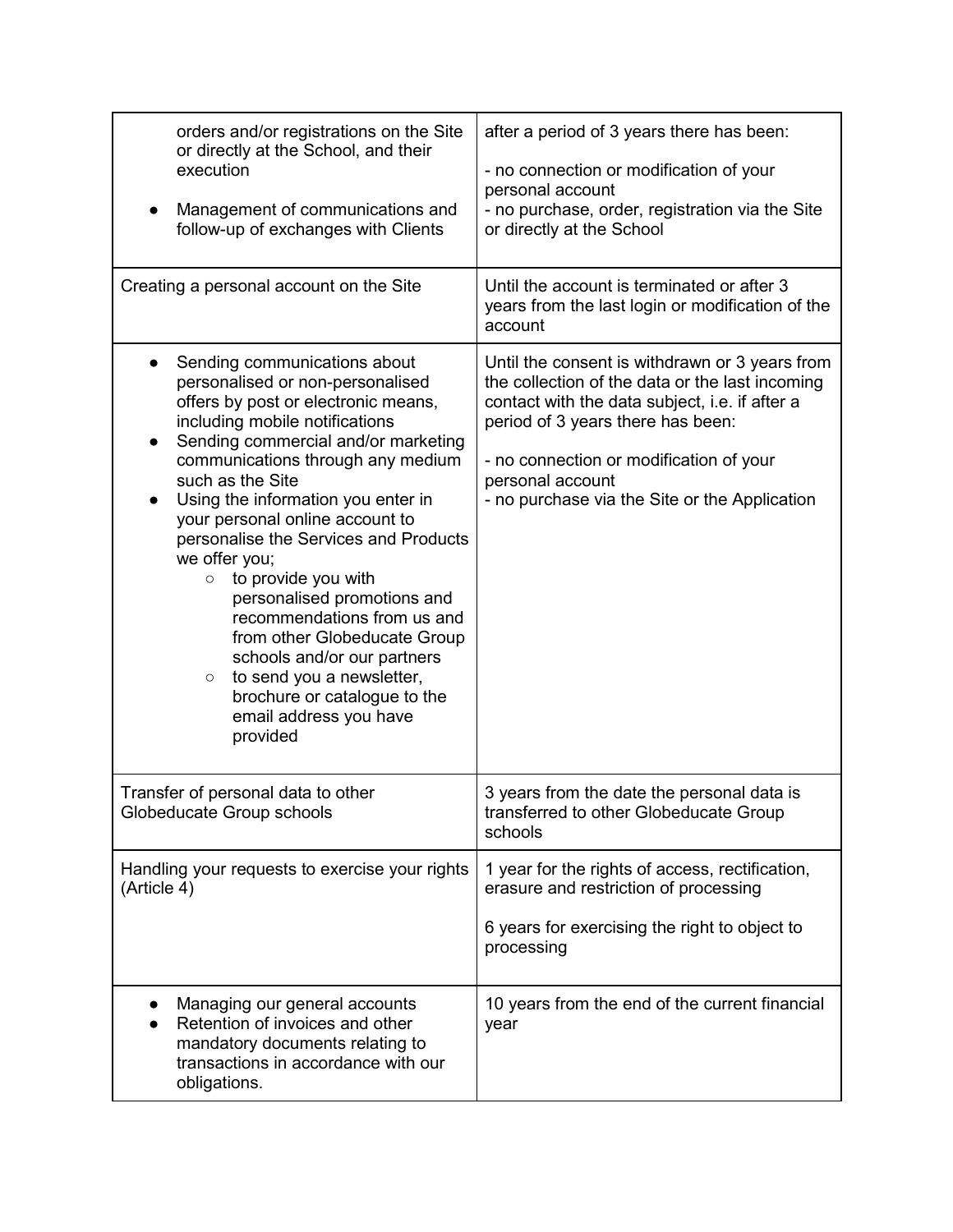| Management of responses to official requests<br>from public or judicial authorities empowered<br>to do so | 3 years from last incoming contact |
|-----------------------------------------------------------------------------------------------------------|------------------------------------|

The Personal Data collected is deleted upon the occurrence of any of the following events (and subject to compliance with applicable legal requirements and legal retention periods):

- at the end of the retention period, as defined above
- when you exercise your right to be forgotten in accordance with the French Data Protection Act and the terms and conditions specified in Article 4 of this Personal Data Policy

Unless you specifically direct us to do so (provided that such specific direction is reasonable and practicable for us), we will delete all of your Personal Data, in the event of your death, at the end of the applicable retention period and applicable requirements, upon request of a successor in interest and upon proof of successor in interest and of your death and in accordance with Section 5.

# **7. TRANSMISSION OF YOUR PERSONAL DATA**

The Personal Data we collect may be transmitted:

- to all authorized School personnel
- to technical service providers for the purposes described in Article 3, and in particular the service providers in charge of:
	- the execution of Services, their management and processing
	- the security of the Site
	- payment processing and security measures for the transmission of payment data
	- the sending of prospecting emails, invitations to register and any other information email
- to the other schools of the Globeducate Group to which the School belongs

To this end, and in accordance with Article 26 of the GDPR, the School and the Globeducate Group establish an intra-group data sharing agreement between them, which sets out in a transparent manner their respective obligations for the purpose of ensuring compliance with the requirements of the GDPR, in particular with regard to the exercise of the rights of the data subject, and their respective obligations with regard to the communication of the information referred to in Articles 13 and 14 of the GDPR. This agreement mentions in particular the identity and contact details of the institutions concerned by this sharing. This agreement can be accessed upon request to the following email address: [rgpd.france@globeducate.fr](mailto:rgpd.france@globeducate.fr) but is also sent to families when they apply for enrolment in one of the Group's establishments. You expressly acknowledge that you have read this agreement and agree that your personal data